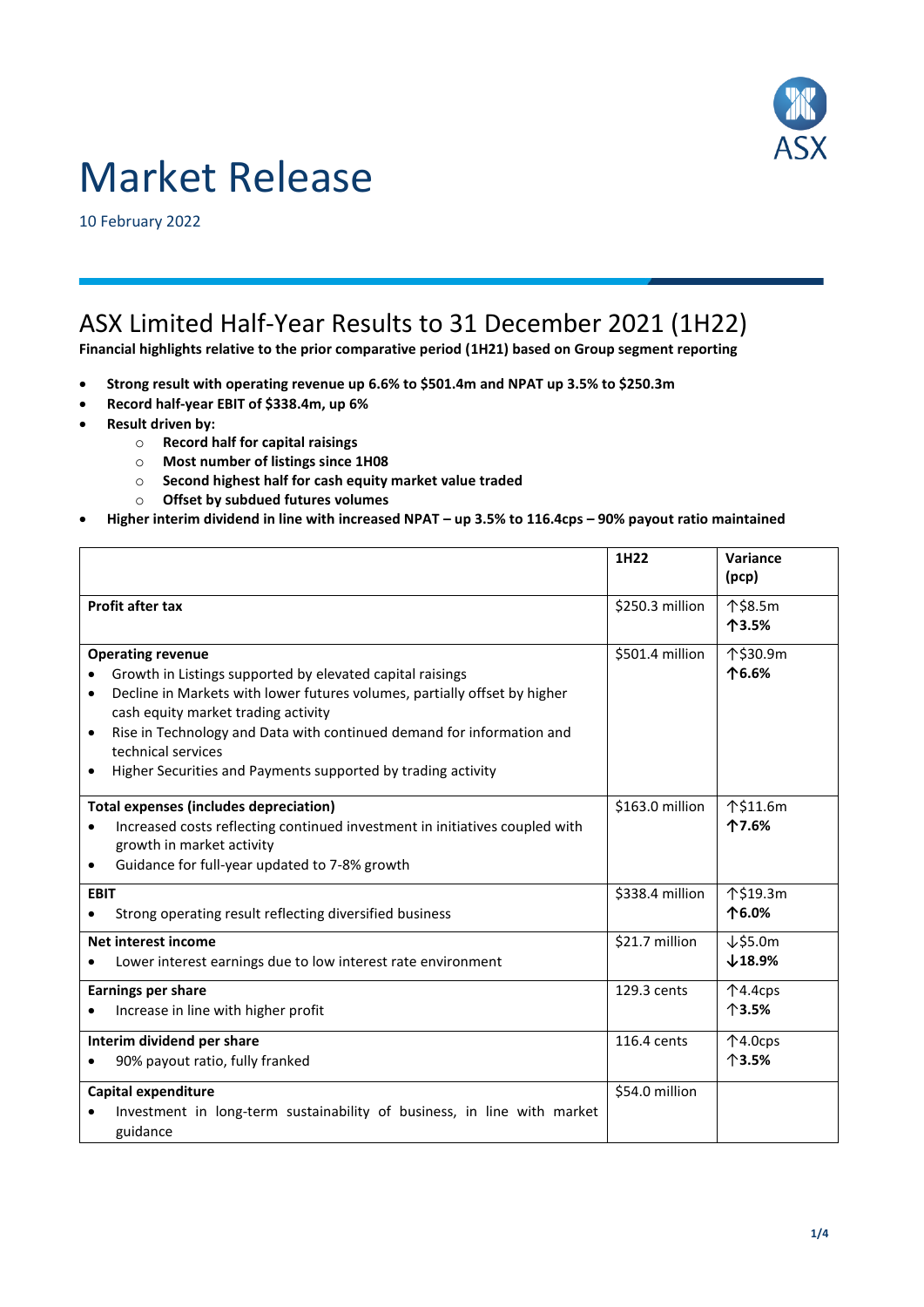

**Mr Dominic Stevens, ASX Managing Director and CEO, said**: "ASX has delivered a strong first half result, driven by revenue growth of 6.6%, up \$30.9 million to \$501.4 million on the same period last year. This reflects the strength of ASX's diversified business model. EBIT grew by \$19.3 million, a 6% increase to \$338.4 million, which sets a new half-year record for the company.

"Net profit was up 3.5%, rising by \$8.5 million to \$250.3 million. The smaller increase was due to lower interest income, a function of the low interest rate environment. Earnings per share and the interim dividend both increased 3.5% in line with net profit, with the dividend rising to 116.4 cents per share, remaining consistent with ASX's 90% dividend payout policy.

"The total amount of capital raised grew significantly to a record \$90.3 billion, with both a strong primary and secondary market. We also saw elevated listings activity with 150 new listings in the period, the highest number since 1H08. There was a 6% increase in on-market cash equity trading – the second highest half on record – with a daily average value across the period of \$6.2 billion. The increase in market activity also supported strong revenue growth in our Securities and Payments business. ASX's Technology and Data business benefited too, with higher demand for market data, and for our connectivity and data centre services.

"As expected, our Markets business continued to be impacted by the RBA's current policy settings, with futures volumes subdued. However, we did see a significant rebound in 90-day bank bill contracts, albeit off a low base. And demand for our electricity derivative products continued to climb, having now grown at circa 20% per annum for the last five years. These products will play an important role in the decarbonisation of energy production.

"ASX's expenses rose 7.6%, reflecting continued investment in initiatives coupled with growth in market activity. Full-year guidance has been increased to 7-8% growth. Capital expenditure was \$54 million, with our full-year guidance remaining \$105-115 million.

"We continue to focus on modernising and upgrading our technology, and delivering value for our customers. During the period we launched Synfini, our 'DLT as a Service' platform, which is powered by the same technology underpinning CHESS replacement. The platform allows customers to leverage our DLT infrastructure to build their own enterprise DLT applications and solutions. Four firms have signed agreements to connect to the Synfini development environment and we anticipate the first to go-live this month. We also recently launched electronic CHESS statements, providing a faster, more efficient service for investors and issuers.

"We achieved a significant milestone with our CHESS replacement project by opening the Industry Test Environment (ITE) in November, giving CHESS software vendors access to our fully integrated external solution. The environment provides a valuable opportunity to develop and stress test systems, and enhance the overall resilience of the new infrastructure. We look forward to opening ITE to all CHESS users in coming months.

"ASX continues to invest in contemporary technology to strengthen the quality of our infrastructure and reduce operational risk. We are diligently working through a program to address the recommendations related to the November 2020 market outage. We are pleased that ASIC's investigation into the outage is closed and that no breach of ASX's licence conditions was found."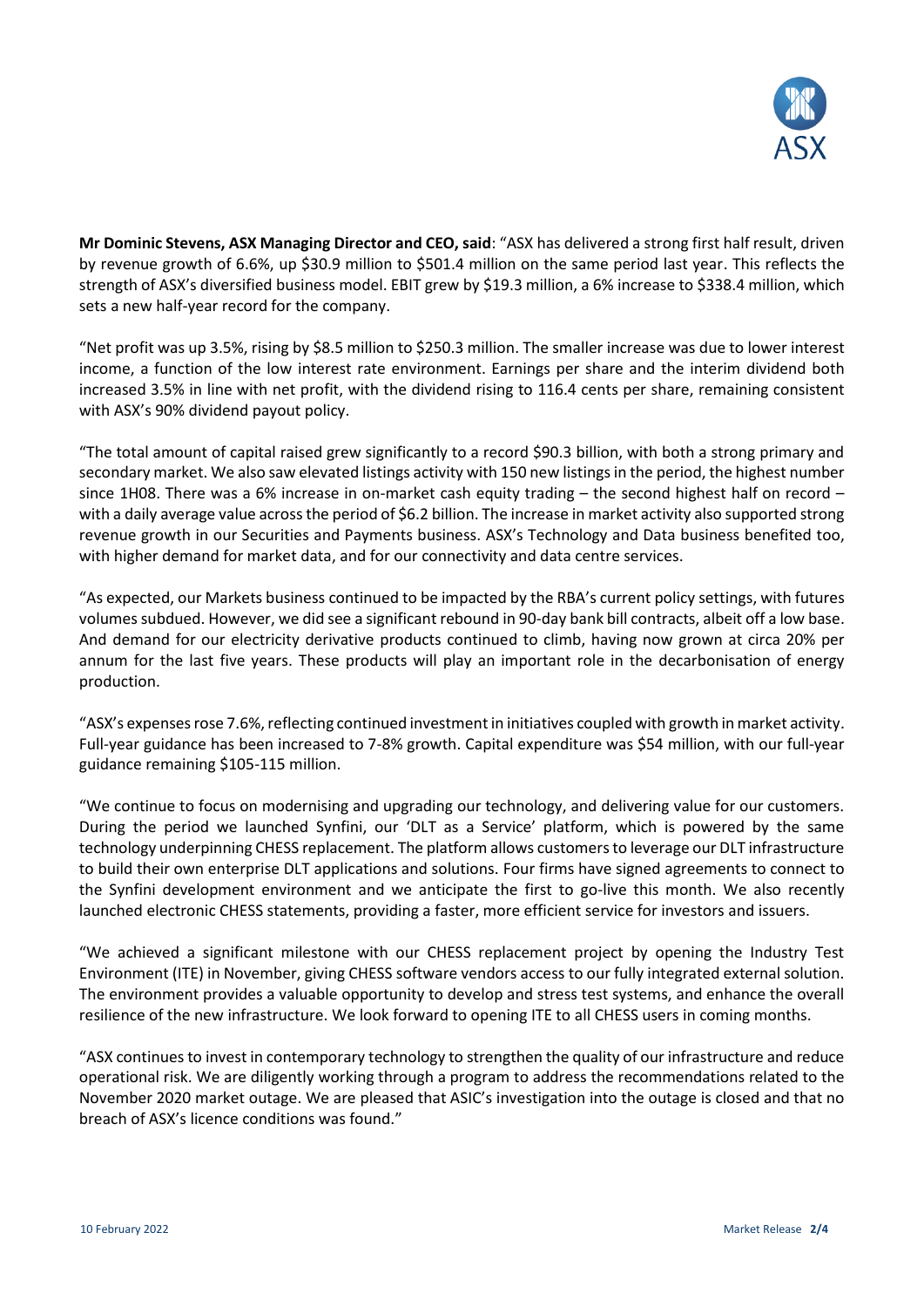

Mr Stevens continued: "The transformation of our technology has been a multi-year, multi-project undertaking, with much achieved already. The age of some of our core equity technologies is set to drop from over 20 years to an average of less than five years. We have also improved ASX's operating resilience, with incidents falling by 85% over the last five years. There was only one severity 1 incident in the three years to December 2021, compared to five in the three years prior, and 12 in the three years before that.

"Notwithstanding the challenges that COVID continues to present for all industries, ASX is well-positioned to serve Australia's financial markets given our mix of initiatives, expertise and core businesses. We are excited about the opportunities ahead and remain committed to building an exchange for the future – one that will benefit all our stakeholders," concluded Mr Stevens.

ASX also advised today that Managing Director and CEO Dominic Stevens has announced his intention to retire this year, with the Board beginning a process for a timely and orderly transition to a new CEO. Please see separate announcement.

- Please see the accompanying speaking notes and presentation slides for more detail and insights.
- Complete results and other materials will be available on the [ASX market announcements page.](https://www2.asx.com.au/markets/trade-our-cash-market/announcements.asx)
- A webcast of today's 10.30am (Sydney time) presentation will be available on the [ASX website.](https://publish.viostream.com/app/s-dmzbmr4)

Further enquiries:

#### **Media**

David Park Senior Adviser, Media and Communications T +61 2 9227 0010 M +61 429 595 788 E [david.park@asx.com.au](mailto:david.park@asx.com.au)

#### **Analysts/Investors**

Michael Papanikolaou General Manager, Treasury and Investor Relations

- T +61 2 9227 0646
- E [investor.relations@asx.com.au](mailto:investor.relations@asx.com.au)